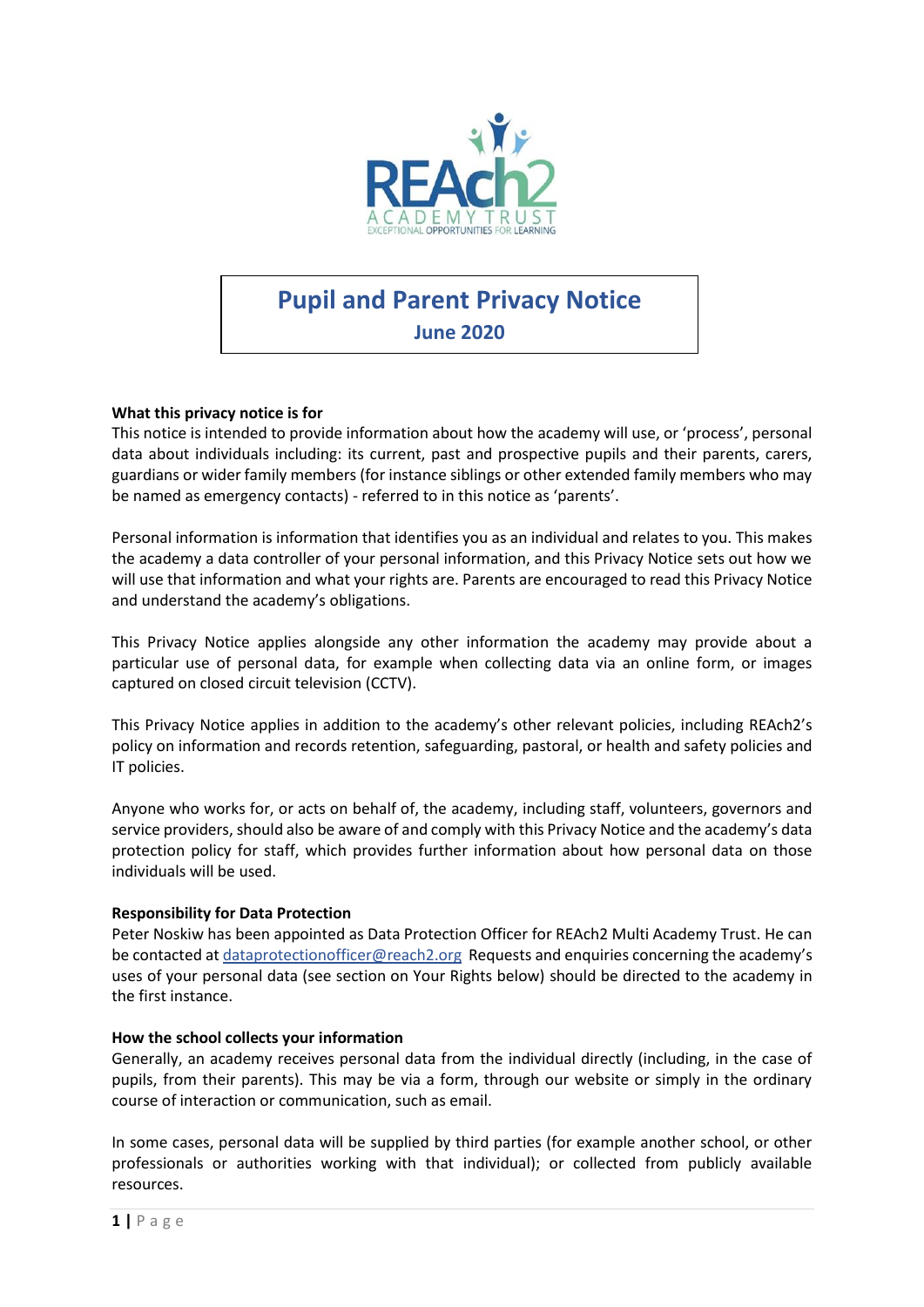# **The types of information we collect**

We may collect the following types of personal data about you (and your family members and 'next of kin', where relevant):

- names, addresses, telephone numbers, e-mail addresses and other contact details;
- gender, nationality and date of birth;
- past, present and prospective pupils' academic, disciplinary, admissions and attendance records (including information about any special needs), and examination scripts and marks;
- where appropriate, information about individuals' health and welfare, and contact details for their next of kin;
- references given or received by the academy about pupils, and relevant information provided by previous educational establishments and/or other professionals or organisations working with pupils;
- correspondence with and concerning pupils and parents past and present;
- images of pupils (and occasionally other individuals) engaging in school activities, and images captured by the academy's CCTV system; and
- a pupil's interests and extra-curricular activities (e.g. out of school sports activities).

Where it is necessary for pupil welfare, safeguarding or other statutory or regulatory requirements, we may also collect special categories of data, including:

- information revealing racial or ethnic origin;
- information concerning health and medical conditions (for example, where requested to administer medication, meet dietary needs, to make reasonable adjustments to working conditions or environment or as part of an Educational Health and Care Plan);
- information about certain criminal convictions, (formerly designated as special category personal data), for example, where a parent volunteer requires a check with the Disclosure and Barring Service (DBS).

However, this will only be undertaken where and to the extent it is necessary for a lawful purpose in connection with attending an academy or volunteering at an academy.

# **Why it is necessary for the school to collect Personal Data**

In order to carry out its ordinary duties to pupils and parents, the academy needs to process a wide range of personal data about individuals, including current, past and prospective pupils or parents, as part of its daily operation.

The academy will need to carry out some of this activity in order to fulfil its legal rights, duties or obligations. Other uses of personal data will be made in accordance with the academy's legitimate interests, or the legitimate interests of another, provided that these are not outweighed by the impact on individuals, and provided it does not involve special or sensitive types of data.

The academy expects that the following uses will fall within that category of its 'legitimate interests':

- For the purposes of pupil assessment and to confirm the identity of prospective pupils and their parents;
- To provide education services, including meeting special educational needs (SEN), providing musical education, physical training or spiritual development, career services, and extracurricular activities to pupils, and monitoring pupils' progress and educational needs;
- Maintaining relationships with alumni and the community, including direct marketing or fundraising activity;
- To confirm the identity of prospective donors and their background and relevant interests;
- For the purposes of management planning and forecasting, research and statistical analysis, including that imposed or provided for by law (such as diversity analysis);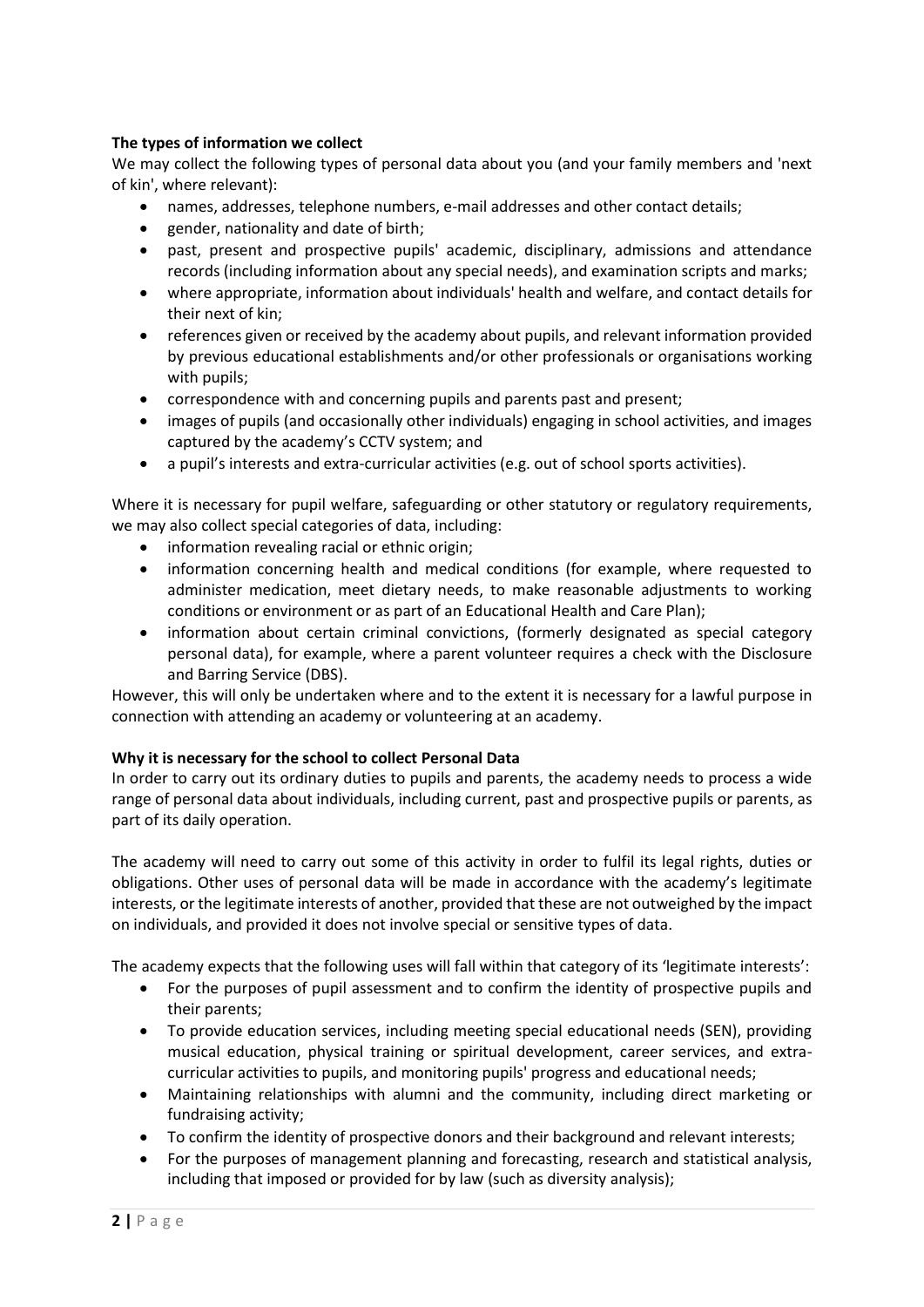- To enable relevant authorities to monitor the school's performance and to intervene or assist with incidents as appropriate;
- To give and receive information and references about past, current and prospective pupils,
- To enable pupils to take part in national or other assessments, and
- To publish test results or other achievements of pupils at the academy
- To safeguard pupils' welfare and provide appropriate pastoral care;
- To monitor, as appropriate, use of the school's IT and communications systems in accordance with the academy's IT acceptable use policy;
- To make use of photographic images of pupils in academy, and REAch2 publications, on the academy and REAch2's website and on the academy and REAch2's social media channels
- For security purposes, including CCTV in accordance with the REAch2 CCTV policy;
- To carry out or cooperate with any external complaints, disciplinary or investigation process; and
- Where otherwise reasonably necessary for the academy purposes, including to obtain appropriate professional advice and insurance for the academy.

In addition, the academy will, on occasion, need to process special category personal data (concerning health, ethnicity or religion) or criminal records information (such as when carrying out DBS checks) in accordance with rights or duties imposed on it by law, including as regards safeguarding and employment, or from time to time by explicit consent where required. These reasons will include:

- To safeguard pupils' welfare and provide appropriate pastoral and medical care
- To take appropriate action in the event of an emergency, incident or accident, including the disclosure of an individual's medical condition or other relevant information where it is in the individual's interests to do so: for example, for medical advice, for social protection, safeguarding, and cooperation with police or social services, for insurance purposes or to caterers or organisers of academy trips who need to be made aware of dietary or medical needs;
- To provide educational services in the context of any special educational needs of a pupil;
- As part of any academy or external complaints, disciplinary or investigation process that involves such data, for example if there are SEN, health or safeguarding elements; or
- For legal and regulatory purposes (for example child protection, diversity monitoring and health and safety) and to comply with its legal obligations and duties of care.

# **Sharing information with others**

Occasionally, the academy will need to share personal information relating with third parties, such as:

- professional advisers, e.g. lawyers, insurers, auditors;
- government authorities, e.g. HMRC, Department for Education, police or the local authority;
- the Health and Safety Executive if there is a health and safety issue at the academy, and
- appropriate regulatory bodies, e.g. the Charity Commission or the Information Commissioner.

For the most part, personal data collected by the academy will remain within the academy and will be processed by appropriate individuals only in accordance with access protocols on a 'need to know' basis. Particularly strict rules of access apply in the context of medical records and pastoral or safeguarding files.

However, a certain amount of any SEN pupil's relevant information will need to be provided to staff more widely in the context of providing the necessary care and education that the pupil requires.

Staff, pupils and parents are reminded that the academy is under duties imposed by law and statutory guidance (including Keeping Children Safe in Education) to record or report incidents and concerns that arise or are reported to it, in some cases regardless of whether they are proven, if they meet a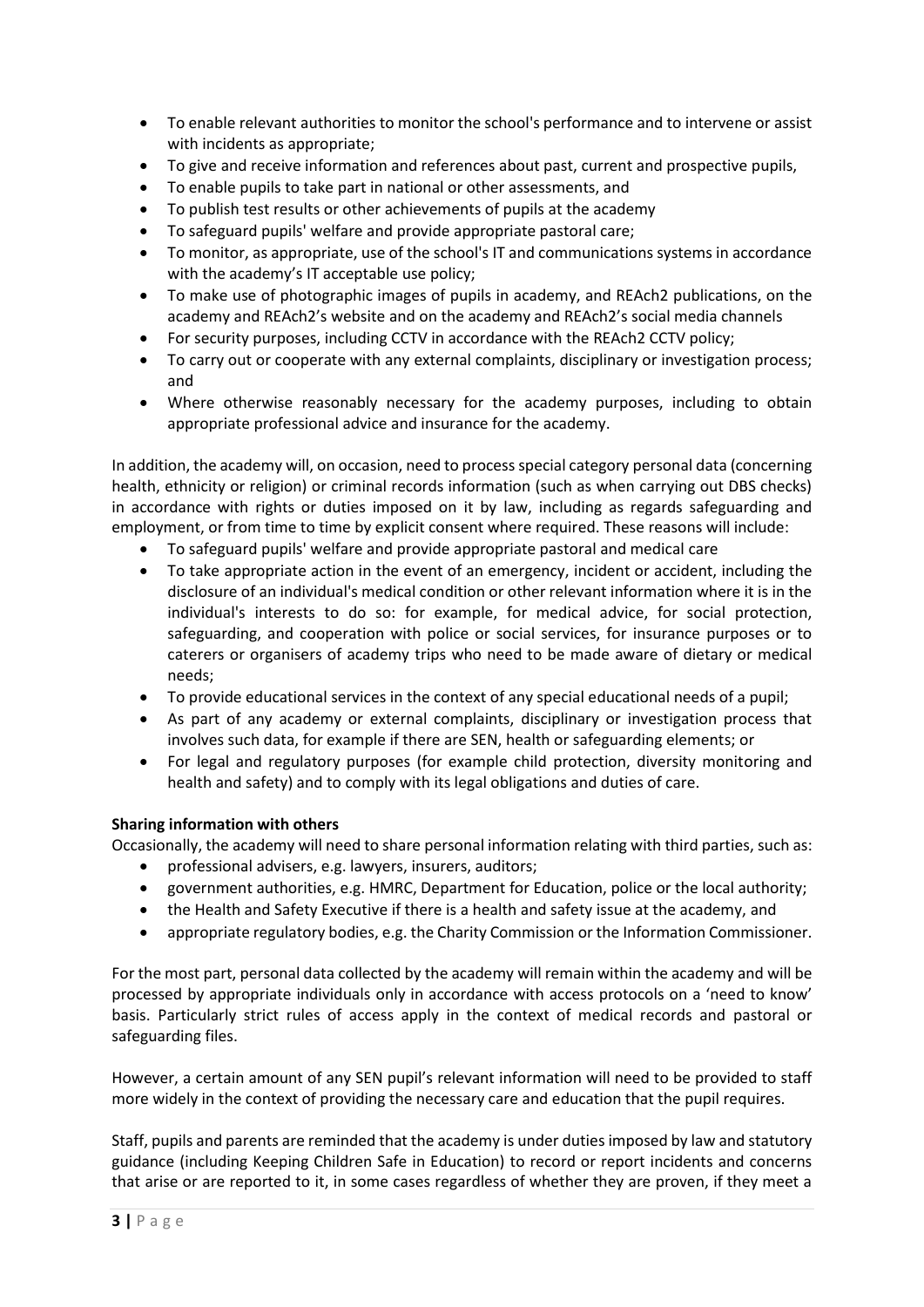certain threshold of seriousness in their nature or regularity. This is likely to include file notes and, in some cases, referrals to relevant authorities such as the Local Authority Designated Officer (LADO) or the police. For further information about this, please view the academy's Safeguarding Policy.

In accordance with Data Protection Law, some of the academy's processing activity is carried out on its behalf by third parties, such as IT systems, web developers or cloud storage providers. This is always subject to contractual assurances that personal data will be kept securely.

# **Criminal offence information**

We may only use information relating to criminal convictions and offences where the law allows us to do so. This will usually be where such processing is necessary to carry out our obligations. Less commonly, we may use information relating to criminal convictions and offences where it is necessary in relation to legal claims, where it is necessary to protect a pupil and you are not capable of giving your consent, or when you have already made the information public.

# **Multiple legal grounds**

In some cases, the academy will rely on more than one of the grounds above for a particular use of your information. For example:

- the academy will rely on public interest and legitimate interest grounds when providing your child with an education, and
- We will rely on public interest and legal obligation grounds if we have concerns about a child's welfare and the academy is required to inform the local authority.

# **How long we keep personal data**

The academy will retain personal data for as long as necessary in order to educate and look after your child. The academy will keep some information after a child has left, for example to refer back to a complaint. If you have any specific queries about how our Information and Records Retention policy is applied or wish to request that personal data that you no longer believe to be relevant is considered for erasure, please contact the academy.

# **Keeping in touch and supporting the academy**

The academy may retain contact details of parents and past pupils to keep them updated about the activities of the academy, or to promote events of interest, or to promote and raise funds for the academy. You have the right to withdraw consent, where given, or otherwise object to direct marketing or fundraising.

#### **Your rights**

# Rights of access, rectification, portability and deletion

Individuals have various rights under Data Protection Law to access personal data about them held by the academy, and in some cases to ask for it to be erased or amended or have it transferred to others, or for the academy to stop processing it – subject to certain exemptions and limitations.

You can ask what information we hold about you and be provided with a copy. This is known as making a subject access request. Any individual wishing to access or amend their personal data, or wishing it to be transferred to another person or organisation in a format which can be read by computer, or who has some other objection to how their personal data is used, should put their request in writing to the academy.